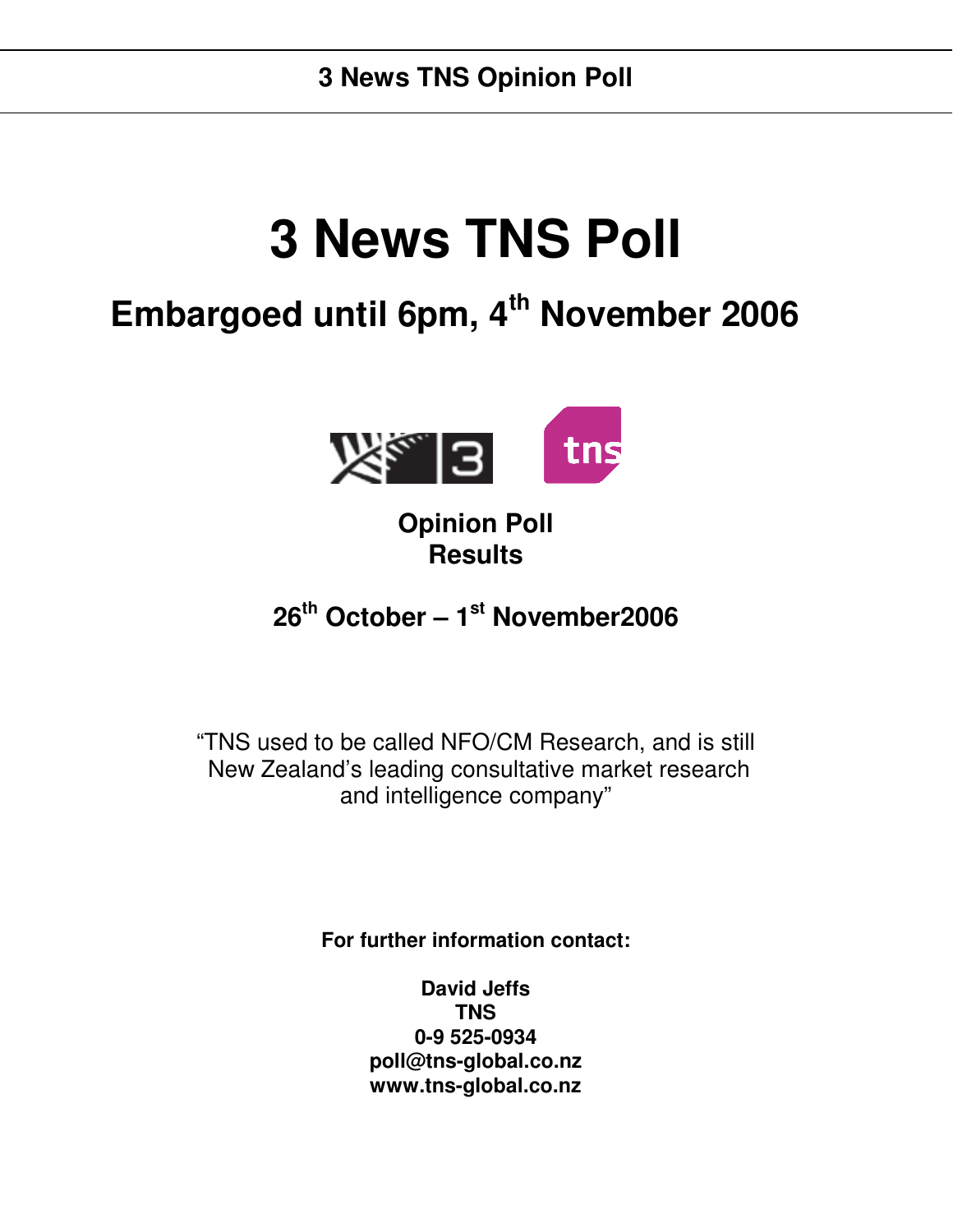#### **Press Release: 3 News TNS Opinion Poll Results**

## **26 th October – 1 st November 2006**

**Projected number of seats in the House on the basis of the latest poll results**

| <b>Number of</b> |
|------------------|
| seats*           |
| 53               |
| 50               |
|                  |
| 9                |
| $\overline{4}$   |
| $\overline{2}$   |
| 1                |
| $\overline{2}$   |
| 121              |
|                  |

\* These figures are based on Progressive, United Future and ACT winning one electorate seat each and the Maori Party winning four electorate seats

## **For further information contact:**

#### **David Jeffs TNS 0-9 525-0934 poll@tns-global.co.nz**

**visit our web site, www.tns-global.co.nz**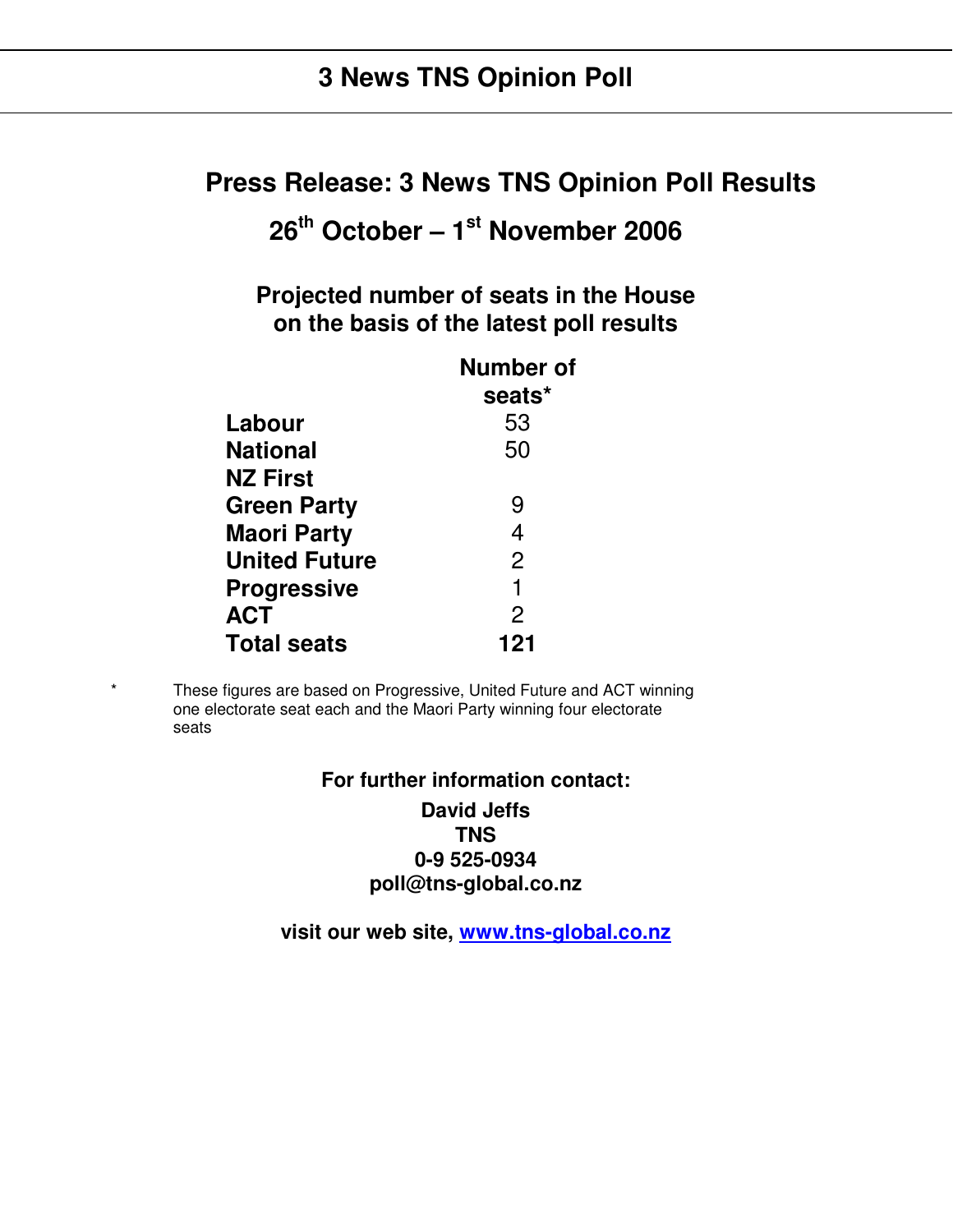## **Research Methodology**

| Date poll was conducted   | Interviews were conducted over the period<br>26 <sup>th</sup> October to 1 <sup>st</sup> November 2006                                                      |
|---------------------------|-------------------------------------------------------------------------------------------------------------------------------------------------------------|
| <b>Sample Size</b>        | 1000 voter eligible New Zealanders aged<br>$18+$                                                                                                            |
| <b>Sampling Technique</b> | Telephone Interviews. Random generation<br>of telephone numbers with quota sampling<br>to ensure representative cross section by<br>age, sex and geography. |
| <b>Sample Coverage</b>    | National including rural, secondary urban<br>and main urban areas                                                                                           |
| <b>Sample Error</b>       | Maximum of 3.1% expressed at a 95%<br>confidence level (see below)                                                                                          |

| Observed     |             |             | 10% or 90%   20% or 80%   30% or 70%   40% or 60% |             | 50%        |
|--------------|-------------|-------------|---------------------------------------------------|-------------|------------|
| Percentages  |             |             |                                                   |             |            |
| I Confidence | $+/- 1.9\%$ | $+/- 2.5\%$ | +/- 2.7%                                          | $+/- 3.0\%$ | $+/-$ 3.1% |
| limits       |             |             |                                                   |             |            |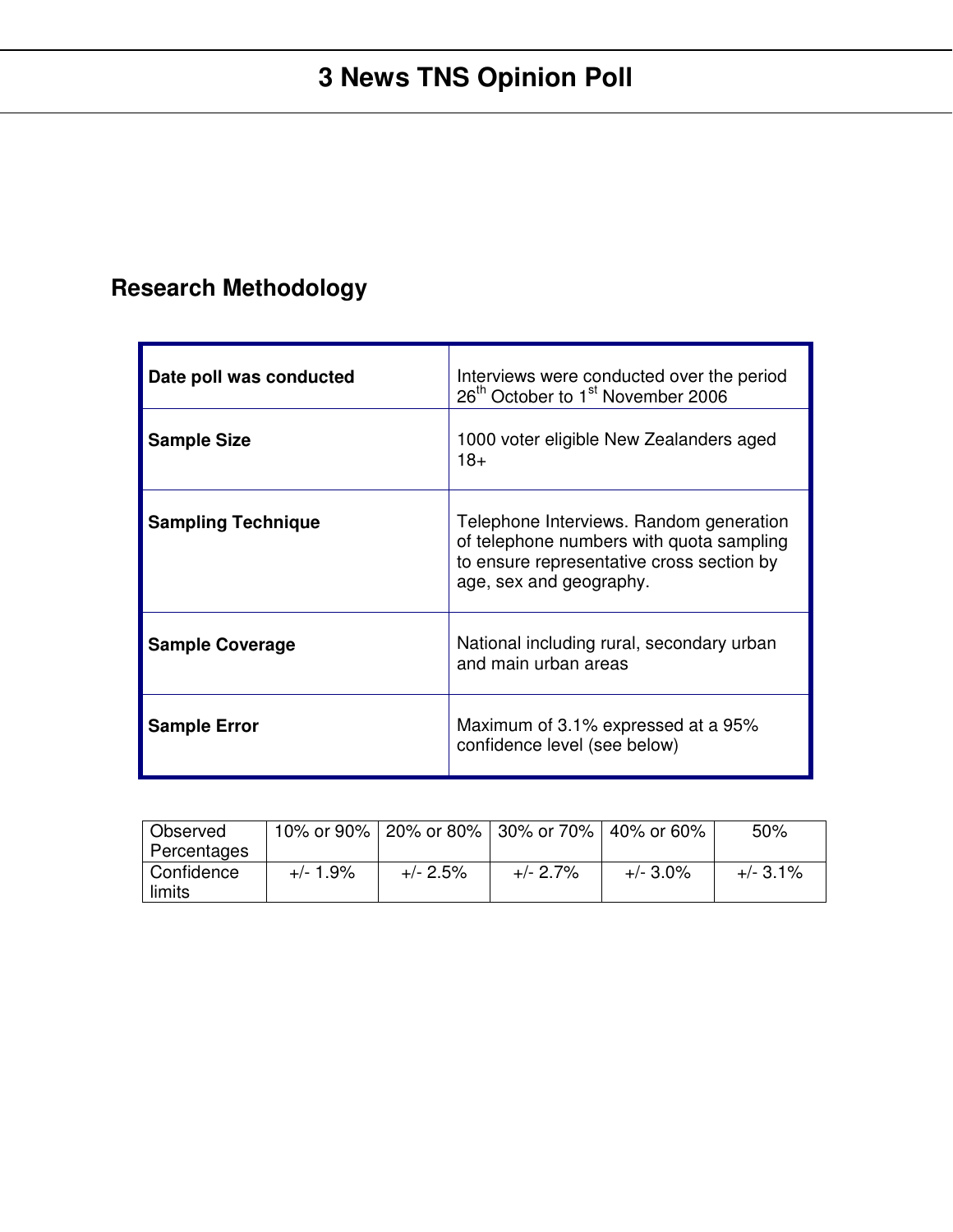#### **MMP Voting : Party Vote**

If a general election was held yesterday under MMP, which political party would you have voted for with your Party Vote? *That is, for the political party you most want to be represented in parliament.*

|                              |                          |                   |                  |                   |                |                  | % of those who stated a preference |                  |                                     |                          |                        |                          |                 |                    |                |                  |
|------------------------------|--------------------------|-------------------|------------------|-------------------|----------------|------------------|------------------------------------|------------------|-------------------------------------|--------------------------|------------------------|--------------------------|-----------------|--------------------|----------------|------------------|
|                              |                          |                   |                  |                   |                | 2005             |                                    |                  |                                     |                          |                        |                          |                 | 2006               |                |                  |
|                              | 26 Jan<br>- 2 Feb        | $7 - 13$<br>April | $9 - 15$<br>June | $21 - 28$<br>July | 18-23<br>Aug   | $25 - 31$<br>Aug | 1-7 Sept                           | $8 - 14$<br>Sept | Election 27 Oct<br>Result<br>17 Sep | 2 Nov                    | 26 Jan<br>$-02$<br>Feb | 23-29<br><b>March</b>    | $4 - 10$<br>May | 29 Jun<br>$-5$ Jul | 24-30<br>Aug   | 26 Oct-<br>1 Nov |
|                              | $\%$                     | $\%$              | $\%$             | $\%$              | $\%$           | $\%$             | $\%$                               | $\%$             | $\%$                                | $\%$                     | $\%$                   | $\%$                     | $\%$            | $\%$               | $\%$           | $\%$             |
| Labour                       | 46                       | 45                | 40               | 39                | 41             | 39               | 45                                 | 40.5             | 41.1                                | 44                       | 44                     | 43                       | 42              | 46                 | 43             | 42               |
| <b>National</b>              | 38                       | 34                | 36               | 39                | 37             | 41               | 36                                 | 38.7             | 39.1                                | 37                       | 38                     | 40                       | 41              | 39                 | 40             | 40               |
| <b>NZ First</b>              | 4.8                      | 8                 | 11               | $\overline{7}$    | 8              | 6                | 5                                  | 6.8              | 5.7                                 | 3.5                      | 3.4                    | 4.3                      | 3.8             | 3.8                | 3.2            | 2.4              |
| <b>Green Party</b>           | 4.7                      | 3.8               | 6                | $6\phantom{1}$    | $\overline{7}$ | 6                | $\overline{7}$                     | 6.9              | 5.3                                 | $\overline{7}$           | $\overline{7}$         | 6                        | 6               | 6                  | $\overline{7}$ | $\overline{7}$   |
| <b>ACT</b>                   | 2.1                      | 2.9               | 1.5              | 1.6               | 1.4            | 1.4              | 2.4                                | 0.9              | 1.5                                 | 1.5                      | 1.2                    | 1.1                      | 1.8             | 0.8                | 1.0            | 1.5              |
| <b>United Future</b>         | 1.4                      | 1.9               | 1.9              | 1.4               | 2.1            | 1.7              | 1.5                                | 3.0              | 2.7                                 | 2.5                      | 1.5                    | 1.9                      | 1.9             | 1.1                | 1.2            | 1.9              |
| <b>Maori Party</b>           | 1.7                      | 1.8               | 2.4              | 2.2               | 1.8            | 1.7              | 1.7                                | 1.4              | 2.1                                 | 2.5                      | 1.7                    | 3                        | 2.2             | 1.3                | 2.8            | 3.4              |
| <b>Alliance</b>              | 0.5                      | 0.1               | 0.1              | 0.1               | 0.1            | 0.3              | 0.1                                | $\blacksquare$   | 0.1                                 | $\overline{\phantom{a}}$ | 0.2                    | $\overline{\phantom{0}}$ | 0.1             | 0.2                | 0.1            | 0                |
| <b>Christian</b><br>Heritage | 0.3                      | 1.2               | 0.2              | 0.4               | 0.3            | 0.3              | 0.1                                | $\blacksquare$   | 0.1                                 | $\blacksquare$           | 0.2                    | 0.1                      | 0.3             | 0.1                | 0.2            | 0.1              |
| Progressive                  | $\overline{\phantom{a}}$ | 0.1               | 0.2              | 0.4               | 0.3            | 0.8              | 0.3                                | 0.4              | 1.2                                 | 0.7                      | 0.5                    | 0.2                      | 0.2             | 0.4                | 0.2            | 0.2              |
| <b>Destiny NZ</b>            | $\overline{\phantom{a}}$ | 0.1               | 0.1              | 0.6               | 0.5            | 0.9              | 1.0                                | 0.8              | 0.6                                 | 0.3                      | 0.5                    | 0.2                      | 0.3             |                    |                | 0.3              |
| <b>All Others</b>            | 0.5                      | 1.7               | 1.0              | 2.3               | 1.1            | 0.7              | 0.6                                | 0.6              | 0.5                                 | 0.7                      | 1.7                    | 0.7                      | 0.6             | 1.2                | 1.8            | 1.2              |
| Base:                        | 858                      | 834               | 848              | 854               | 798            | 870              | 875                                | 901              | 228619<br>$\mathbf 0$               | 947                      | 918                    | 894                      | 902             | 890                | 893            | 885              |
| Don't<br>know/undecided      | 11                       | 12                | 12               | 12                | 10             | 11               | 10                                 | 9                |                                     | 4                        | 5                      | $\overline{7}$           | $\overline{7}$  | 8                  | $\overline{7}$ | 9                |
| <b>Would not vote</b>        | $\overline{4}$           | 4                 | 3                | 3                 | $\overline{c}$ | $\overline{2}$   | $\overline{c}$                     | $\mathbf{1}$     |                                     | 1                        | 3                      | 4                        | 3               | 3                  | 4              | 3                |
| Base:                        | 1000                     | 1000              | 1000             | 1000              | 905            | 1000             | 997                                | 1000             |                                     | 1000                     | 1000                   | 1000                     | 1000            | 1000               | 1000           | 1000             |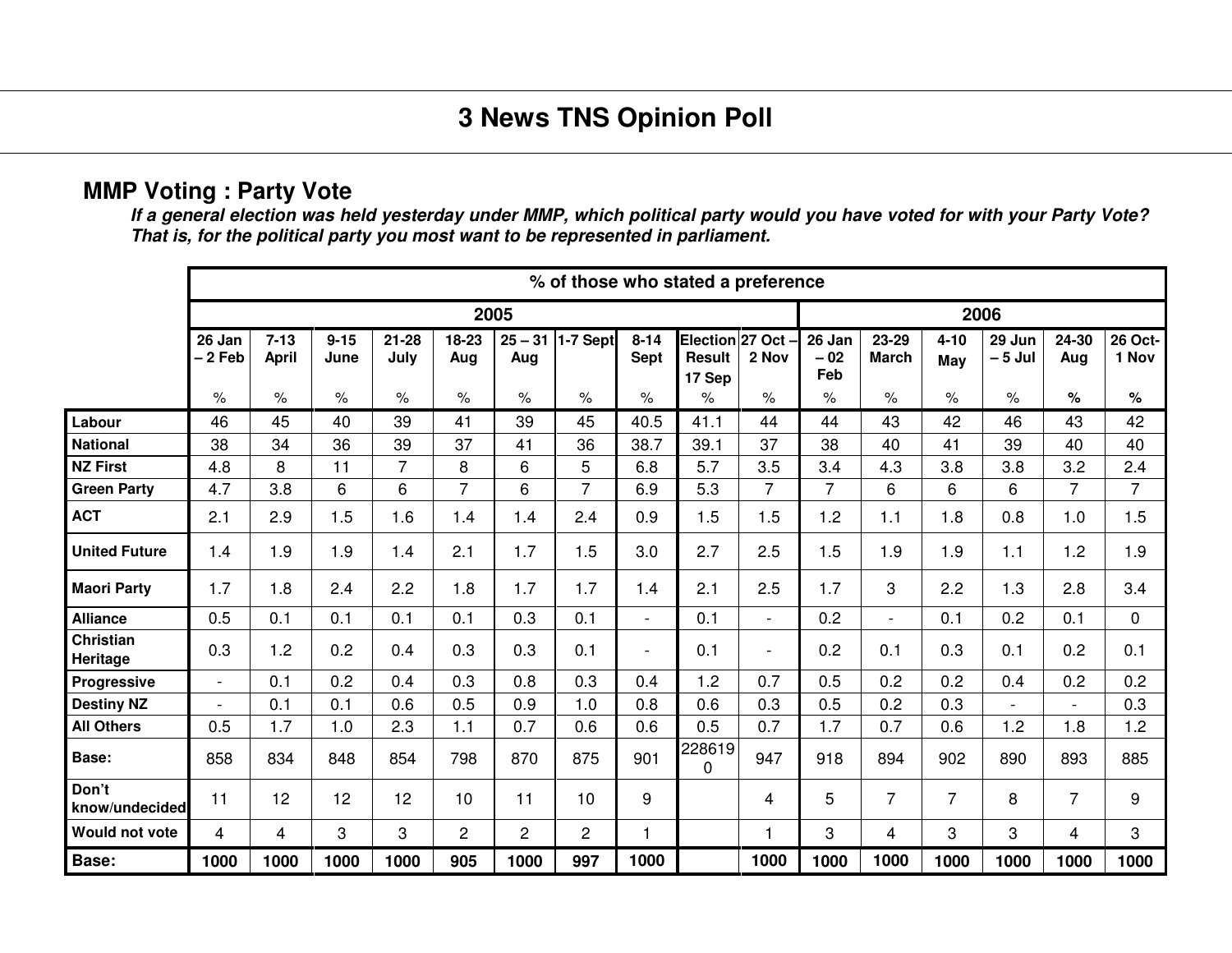#### **MMP Voting : Electorate Vote**

If a general election was held yesterday, using MMP, which party would you have voted for, with your electorate vote? *That is, for the MP in your area.*

|                          |                        |               |      |                 |                                     |                          |                  | % of those who stated a preference |              |                          |                        |                  |                              |                        |                |                 |                          |                |                           |
|--------------------------|------------------------|---------------|------|-----------------|-------------------------------------|--------------------------|------------------|------------------------------------|--------------|--------------------------|------------------------|------------------|------------------------------|------------------------|----------------|-----------------|--------------------------|----------------|---------------------------|
|                          |                        |               | 2004 |                 |                                     |                          |                  |                                    | 2005         |                          |                        |                  |                              |                        |                |                 | 2006                     |                |                           |
|                          | 27<br>$May -$<br>3 Jun | 22-28<br>July |      | - 6 Oct - 1 Dec | 30 Sep 25 Nov 26 Jan<br>$-2$<br>Feb | $7 - 13$<br><b>April</b> | $9 - 15$<br>June | $21 - 28$<br>July                  | 18-23<br>Aug | $25 - 31$<br>Aug         | $1 - 7$<br><b>Sept</b> | $8 - 14$<br>Sept | 27 Oct<br>$-2$<br><b>Nov</b> | 26 Jan<br>$-02$<br>Feb | 23-29<br>March | $4 - 10$<br>May | 29 Jun<br>– 5 Jul        | 24-30<br>Aug   | 26<br>Oct-1<br><b>Nov</b> |
|                          | %                      | %             | %    | $\%$            | $\%$                                | $\%$                     | %                | $\%$                               | $\%$         | %                        | $\%$                   | $\%$             | $\%$                         | %                      | $\%$           | %               | $\%$                     | %              | ℅                         |
| Labour                   | 43                     | 47            | 46   | 48              | 45                                  | 44                       | 42               | 44                                 | 44           | 41                       | 43                     | 41               | 45                           | 45                     | 45             | 41              | 45                       | 42             | 40                        |
| <b>National</b>          | 41                     | 38            | 37   | 36              | 41                                  | 39                       | 38               | 39                                 | 41           | 44                       | 40                     | 42               | 38                           | 38                     | 41             | 44              | 41                       | 41             | 43                        |
| <b>NZ First</b>          | 6                      | 6             | 4.9  | 4.3             | 4.2                                 | 6                        | $\overline{7}$   | 5.5                                | 4.6          | 4.7                      | 4.8                    | 4.0              | 2.6                          | 2.4                    | 3.5            | 3.3             | 3.4                      | 2.7            | 3.3                       |
| <b>Green Party</b>       | 3.2                    | 4.1           | 2.8  | 3.4             | 3.6                                 | 3.0                      | 4.4              | 4.6                                | 3.4          | 3.3                      | 4.7                    | 3.0              | 5.3                          | 6                      | 3.9            | 4.2             | 4.6                      | 5.5            | 5.6                       |
| <b>ACT</b>               | 1.0                    | 1.3           | 2.3  | 2.2             | 1.5                                 | 2.3                      | 0.9              | 1.3                                | 0.8          | 1.5                      | 1.9                    | 1.3              | 1.4                          | 1.6                    | 1.4            | 1.4             | 1.0                      | 1.2            | 1.6                       |
| <b>United Future</b>     | 2.2                    | 1.2           | 1.8  | 0.8             | 1.3                                 | 1.9                      | 2.1              | 1.1                                | 1.6          | 1.5                      | 1.4                    | 3.0              | 2.3                          | 1.1                    | 1.5            | 1.6             | 1.4                      | 1.8            | 1.1                       |
| <b>Maori Party</b>       | n/a                    | 0.5           | .9   | 2.2             | 1.4                                 | 1.9                      | 2.5              | 2.2                                | 2.2          | 1.6                      | 2.5                    | 2.8              | 3.3                          | 3.0                    | 2.6            | 2.8             | 1.7                      | 3.4            | 3.4                       |
| <b>Alliance</b>          | 0.4                    | 0.4           | 0.5  | 0.4             | 0.4                                 |                          | 0.3              | $\overline{\phantom{a}}$           | 0.1          |                          |                        | 0.4              | 0.2                          | 0.1                    | 0.1            | 0.2             | 0.4                      | 0.2            | 0.1                       |
| Christian<br>Heritage    |                        | 0.3           | 0.3  | 0.5             | 0.3                                 | 0.5                      | 0.3              | 0.1                                | 0.3          | $\overline{\phantom{a}}$ | ۰                      | 0.1              | $\overline{\phantom{a}}$     | 0.1                    | ÷              | 0.1             | 0.2                      | $\blacksquare$ | 0.1                       |
| <b>Progressive</b>       | 0.1                    | 0.3           | 0.5  | 0.4             | 0.1                                 | $\blacksquare$           | 0.4              | 0.4                                | 0.5          | 0.3                      | 0.8                    | 0.5              | 0.8                          | 0.6                    | 0.6            | 0.5             | 0.1                      | 0.4            | 0.2                       |
| <b>Destiny NZ</b>        |                        |               |      | 0.4             | 0.1                                 | 0.1                      | 0.3              | 0.5                                | 0.7          | 1.0                      | 0.6                    | 0.4              | 0.2                          | 0.4                    | 0.5            | 0.2             | $\overline{\phantom{a}}$ | 0.1            | 0.4                       |
| <b>All Others</b>        | 2.4                    | 1.3           | 1.5  | 0.7             | 1.1                                 | 1.1                      | 1.7              | 0.9                                | 1.2          | 1.4                      | 0.8                    | 1.2              | 1.0                          | 1.8                    | 0.2            | 1.0             | 1.3                      | 1.8            | 2.0                       |
| Base:                    | 777                    | 763           | 739  | 741             | 783                                 | 729                      | 754              | 784                                | 737          | 791                      | 792                    | 854              | 923                          | 899                    | 850            | 866             | 829                      | 849            | 828                       |
| Don't know/<br>undecided | 20                     | 21            | 23.5 | 21              | 19                                  | 22                       | 22               | 19                                 | 17           | 19                       | 19                     | 13               | 6                            | 7                      | 11             | 12              | 14                       | 13             | 15                        |
| Would not vote           | 3                      | 3             | 3    | 5               | 3                                   | 5                        | 3                | $\overline{2}$                     | 1.5          | $\overline{2}$           | $\overline{2}$         | $\mathbf{1}$     | $\overline{c}$               | 3                      | 4              | $\overline{2}$  | 3                        | 3              | 3                         |
| <b>Base:</b>             | 1000                   | 1000          | 1000 | 1000            | 1000                                | 1000                     | 1000             | 1000                               | 905          | 1000                     | 997                    | 1000             | 1000                         | 1000                   | 1000           | 1000            | 1000                     | 1000           | 1000                      |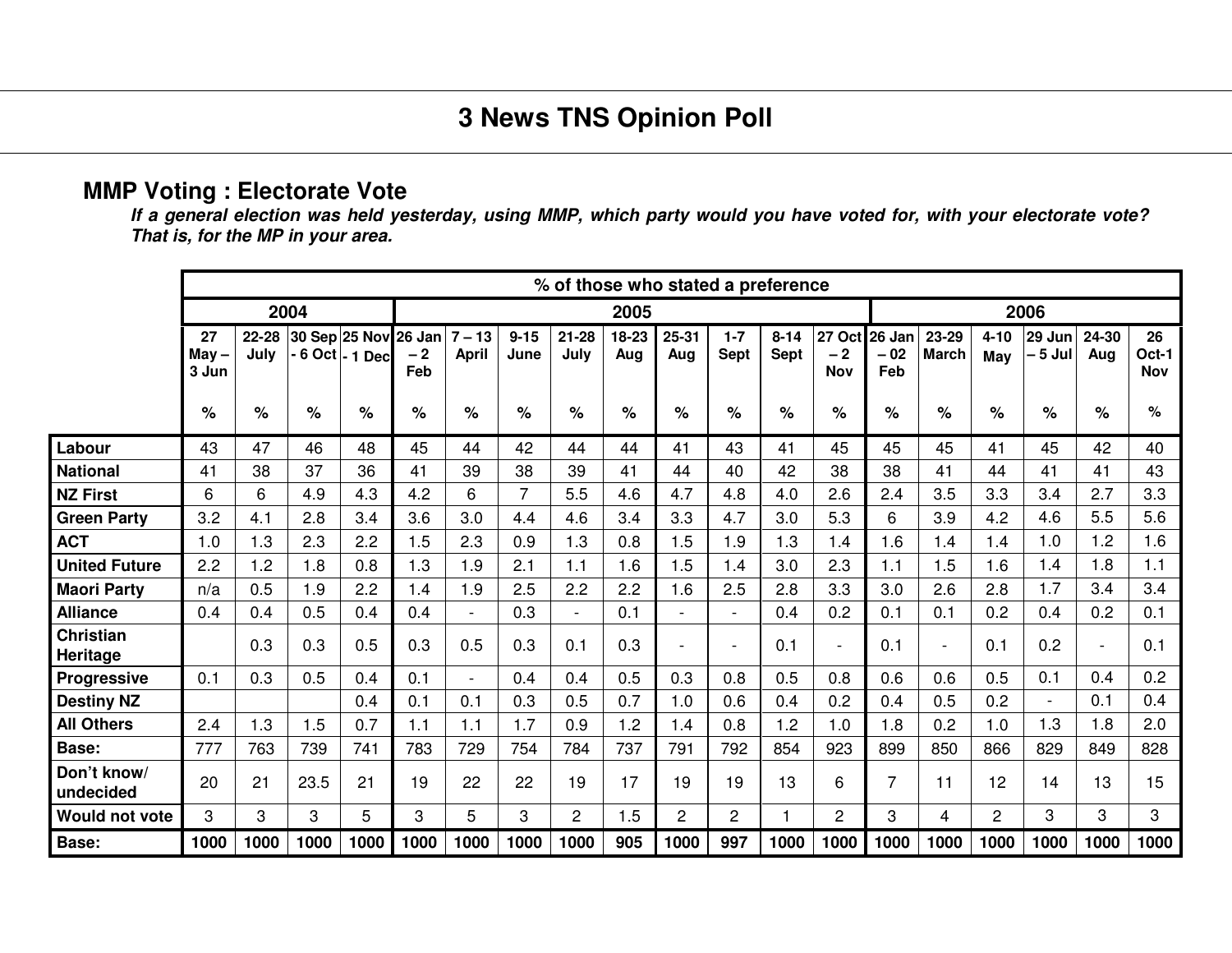#### **Preferred Prime Minister**

If you were able to vote for any politician in New Zealand to be Prime Minister, for whom would you vote?

|                                       |                  |               | 2004           |                      |                                      |                          |                  |                   | 2005           |              |                 |                  |                                     |                        |                       |                 | 2006              |                |                  |
|---------------------------------------|------------------|---------------|----------------|----------------------|--------------------------------------|--------------------------|------------------|-------------------|----------------|--------------|-----------------|------------------|-------------------------------------|------------------------|-----------------------|-----------------|-------------------|----------------|------------------|
|                                       | 27 May<br>-3 Jun | 22-28<br>July |                | 30 Sep 25 Nov 26 Jan | - 6 Oct   - 1 Dec <del>  2</del> Feb | $7 - 13$<br><b>April</b> | $9 - 15$<br>June | $21 - 28$<br>July | 18-23<br>Aug   | 25-31<br>Aug | $1 - 7$<br>Sept | $8 - 14$<br>Sept | <b>27 Oct</b><br>$-2$<br><b>Nov</b> | 26 Jan<br>$-02$<br>Feb | 23-29<br><b>March</b> | $4 - 10$<br>May | 29 Jun<br>– 5 Jul | 24-30<br>Aug   | 26 Oct-<br>1 Nov |
|                                       | $\%$             | $\%$          | $\%$           | $\%$                 | $\%$                                 | $\%$                     | $\%$             | $\%$              | $\%$           | $\%$         | $\%$            | $\frac{1}{2}$    | $\%$                                | $\%$                   | $\%$                  | $\%$            | $\%$              | $\%$           | %                |
| <b>Helen Clark</b>                    | 35               | 36            | 41             | 35                   | 36                                   | 36                       | 33               | 37                | 37             | 37           | 39              | 38               | 43                                  | 39                     | 38                    | 34              | 38                | 38             | 35               |
| <b>Don Brash</b>                      | 26               | 25            | 18             | 16                   | 21                                   | 15                       | 16               | 20                | 21             | 23           | 21              | 23               | 19                                  | 16                     | 15                    | 18              | 13                | 17             | 15               |
| <b>Winston Peters</b>                 | 9                | 8             | 10             | 11                   | 10                                   | 12                       | 15               | 14                | 11             | 10           | 9               | 10               | 8                                   | $\overline{7}$         | 6                     | 6               | 6                 | 5              | 5                |
| <b>Bill English</b>                   |                  |               |                | $\star$              |                                      |                          |                  | 1                 | 1              |              | $\star$         |                  |                                     |                        |                       |                 | 1                 | $\overline{c}$ |                  |
| <b>Peter Dunne</b>                    |                  |               | $\overline{c}$ |                      |                                      |                          |                  | $\star$           | $\overline{2}$ |              |                 | $\overline{c}$   | $\overline{c}$                      |                        |                       |                 | $\star$           | $\star$        |                  |
| <b>Jim Anderton</b>                   | $\star$          | $\star$       |                |                      |                                      | $\star$                  |                  | $\star$           | 1              | 2            | $\overline{2}$  | $\overline{c}$   | $\overline{c}$                      |                        |                       |                 | 1                 |                |                  |
| <b>Rodney Hide</b>                    |                  |               |                |                      | $\star$                              |                          | $\star$          |                   | $\star$        |              |                 | $\star$          |                                     | $\star$                | $\star$               |                 | $\star$           |                |                  |
| <b>Phil Goff</b>                      | $\star$          | $\star$       |                | $\star$              |                                      | $\star$                  |                  |                   | 1              |              |                 | $\star$          |                                     |                        |                       | $\star$         | 1                 |                |                  |
| <b>Michael Cullen</b>                 |                  |               |                |                      |                                      |                          |                  | $\star$           | $\star$        | $\star$      |                 | $\star$          | $\star$                             | $\star$                |                       | $\star$         | $\star$           | $\star$        |                  |
| <b>Jeanette</b><br><b>Fitzsimmons</b> | $\star$          |               |                |                      |                                      | $\star$                  |                  | 1                 | 1              | $\star$      |                 |                  |                                     |                        |                       |                 | 1                 |                |                  |
| <b>Tariana Turia</b>                  | ٠                | -             |                | $\star$              | $\star$                              | $\star$                  |                  |                   | 1              | $\star$      |                 |                  |                                     | $\star$                | $\star$               |                 |                   | $\star$        | $\star$          |
| <b>None</b>                           | 4                | 6             | 5              | 8                    | 6                                    | 8                        | 7                | 5                 | 5              | 4            | 5               | 4                | 5                                   | 7                      | 6                     | $\overline{7}$  | 7                 | $\overline{7}$ | 8                |
| Don't know                            | 16               | 17            | 16             | 18                   | 17                                   | 16                       | 16               | 14                | 14             | 15           | 13              | 12               | 10                                  | 13                     | 18                    | 18              | 18                | 14             | 14               |
| Base:                                 | 1000             | 1000          | 1000           | 1000                 | 1000                                 | 1000                     | 1000             | 1000              | 905            | 1000         | 997             | 1000             | 1000                                | 1000                   | 1000                  | 1000            | 1000              | 1000           | 1000             |

\* Less than 0.5%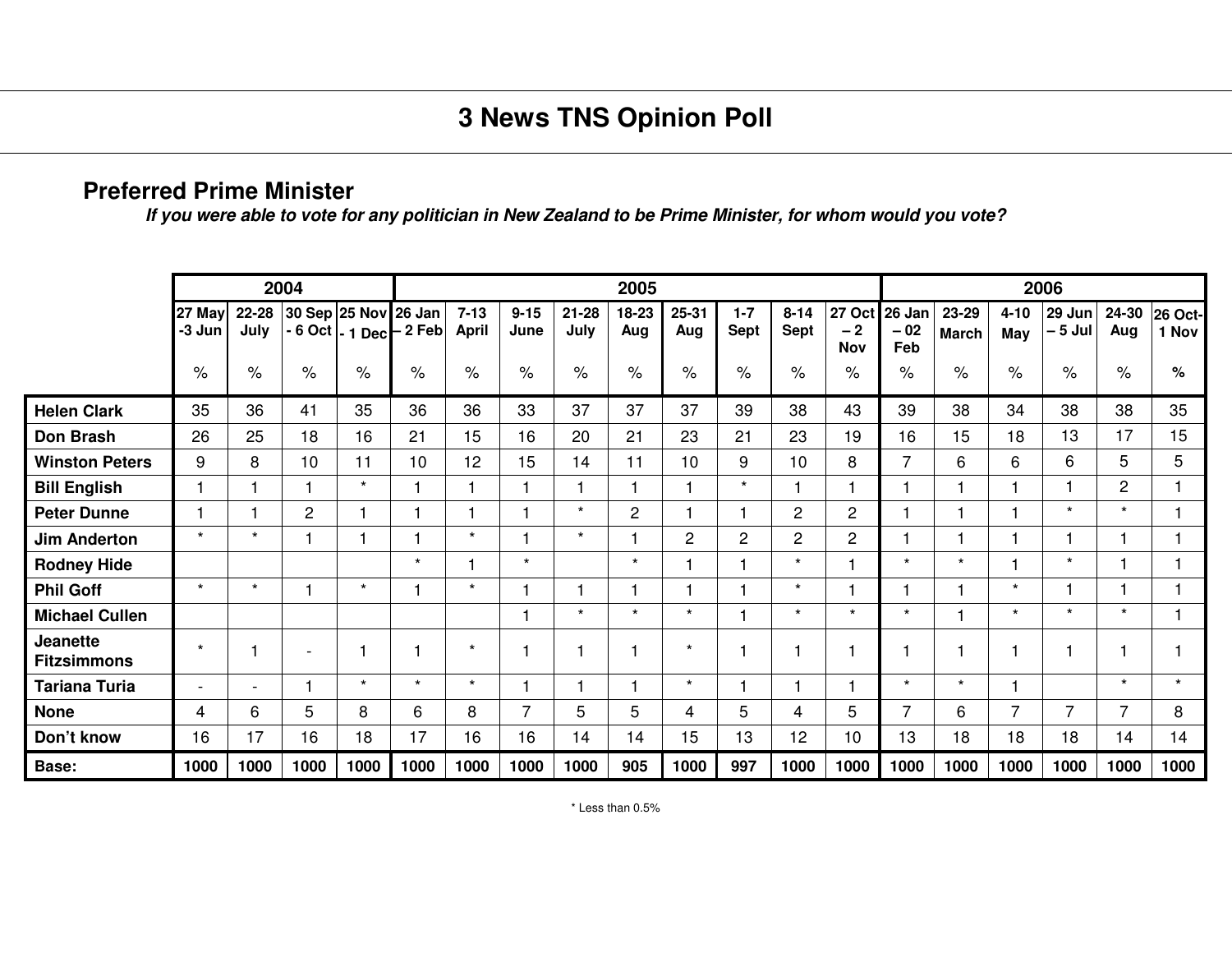#### **How is Helen Clark Performing?**

Thinking now about the Prime Minister. How would you rate the performance of Helen Clark as Prime Minister? Overall, would you say that as Prime Minister she is performing well or poorly? Is that Very ... or Fairly ...?

|                                 |                   | 2004               |                                |                      |                          |                  |                   | 2005         |              |                        |                         |                              |                      |                |                 | 2006                   |              |                    |
|---------------------------------|-------------------|--------------------|--------------------------------|----------------------|--------------------------|------------------|-------------------|--------------|--------------|------------------------|-------------------------|------------------------------|----------------------|----------------|-----------------|------------------------|--------------|--------------------|
|                                 | $22 - 28$<br>July | 30<br>Sep<br>6 Oct | 25<br>Nov<br>- 1<br><b>Dec</b> | 26<br>Jan –<br>2 Feb | $7 - 13$<br><b>April</b> | $9 - 15$<br>June | $21 - 28$<br>July | 18-23<br>Aug | 25-31<br>Aug | $1 - 7$<br><b>Sept</b> | $8 - 14$<br><b>Sept</b> | <b>27 Oct</b><br>$-2$<br>Nov | 26<br>Jan –<br>02Feb | 23-29<br>Mar   | $4 - 10$<br>May | 29<br>$Jun -$<br>5 Jul | 24-30<br>Aug | 26<br>Oct-1<br>Nov |
|                                 | %                 | %                  | %                              | %                    | %                        | %                | %                 | %            | %            | %                      | %                       | %                            | %                    | %              | %               | $\%$                   | %            | %                  |
| Very Well                       | 19                | 24                 | 23                             | 25                   | 21                       | 21               | 22                | 25           | 22           | 25                     | 21                      | 28                           | 25                   | 21             | 18              | 21                     | 24           | 17                 |
| <b>Fairly Well</b>              | 43                | 40                 | 40                             | 39                   | 42                       | 39               | 40                | 39           | 43           | 40                     | 43                      | 37                           | 41                   | 40             | 40              | 41                     | 34           | 36                 |
| <b>Total - Performed Well</b>   | 62                | 64                 | 63                             | 64                   | 63                       | 60               | 62                | 64           | 65           | 65                     | 64                      | 65                           | 66                   | 61             | 58              | 62                     | 58           | 53                 |
| Neither Well nor Poorly         | 14                | 14                 | 15                             | 14                   | 13                       | 14               | 14                | 12           | 10           | 12                     | ۱1                      | 14                           | 14                   | 13             | 15              | 14                     | 14           | 13                 |
| <b>Fairly Poorly</b>            | 15 <sub>15</sub>  | 13                 | 11                             | 12                   | 14                       | 17               | 15                | 15           | 14           | 15                     | 14                      | 13                           | 12                   | 15             | 15              | 15                     | 15           | 18                 |
| <b>Very Poorly</b>              | 8                 | 8                  | 8                              | 8                    | 9                        | 8                | 8                 | 9            | 10           | 8                      | 10                      | 8                            | 7                    | 8              | 11              | 8                      | 12           | 15                 |
| <b>Total - Performed Poorly</b> | 23                | 21                 | 19                             | 20                   | 23                       | 25               | 23                | 24           | 24           | 23                     | 24                      | 21                           | 19                   | 23             | 26              | 23                     | 27           | 33                 |
| Don't know                      | $\overline{2}$    |                    | $\mathbf{2}$                   | $\overline{2}$       |                          |                  |                   |              |              |                        |                         |                              |                      | $\overline{c}$ |                 |                        |              |                    |
| <b>Base</b>                     | 1000              | 1000               | 1000                           | 1000                 | 1000                     | 1000             | 1000              | 905          | 1000         | 997                    | 1000                    | 1000                         | 1000                 | 1000           | 1000            | 1000                   | 1000         | 1000               |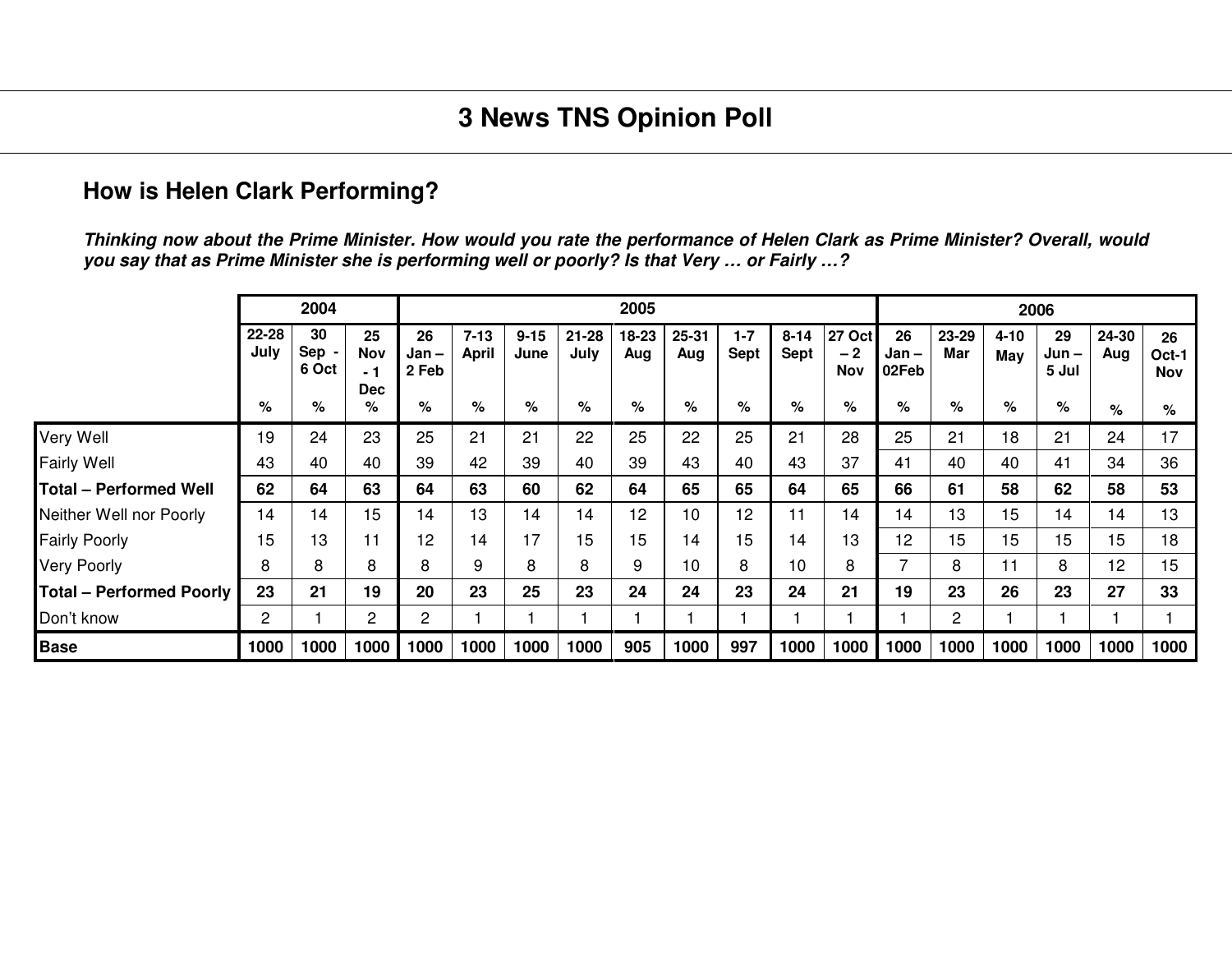#### **How is Don Brash Performing?**

And now thinking about Don Brash, the leader of the National Party in opposition. How would you rate his performance. *Overall would you say he is performing well or poorly? Is that Very … or Fairly …?*

|                                 |                                      |                          |                  |                   | 2005           |                  |                        |                         |          |                               |                |                 | 2006                   |              |                         |
|---------------------------------|--------------------------------------|--------------------------|------------------|-------------------|----------------|------------------|------------------------|-------------------------|----------|-------------------------------|----------------|-----------------|------------------------|--------------|-------------------------|
|                                 | 26 Jan<br>$\overline{2}$<br>—<br>Feb | $7 - 13$<br><b>April</b> | $9 - 15$<br>June | $21 - 28$<br>July | 18-23<br>Aug   | $25 - 31$<br>Aug | $1 - 7$<br><b>Sept</b> | $8 - 14$<br><b>Sept</b> | – 2 Novl | 27 Oct 26 Jan<br>$-02$<br>Feb | 23-29<br>March | $4 - 10$<br>May | 29 Jun $ $<br>$-5$ Jul | 24-30<br>Aug | <b>26 Oct-</b><br>1 Nov |
|                                 | %                                    | %                        | $\%$             | %                 | $\%$           | %                | $\%$                   | %                       | $\%$     | $\%$                          | %              | %               | %                      | $\%$         | %                       |
| Very Well                       | 8                                    | 5                        | 7                | 9                 | $\overline{7}$ | 7                | 8                      | 8                       | 9        | 6                             | 6              | 5               | 4                      | 5            | 6                       |
| <b>Fairly Well</b>              | 30                                   | 25                       | 26               | 32                | 31             | 35               | 34                     | 33                      | 31       | 32                            | 28             | 28              | 25                     | 27           | 24                      |
| <b>Total - Performed Well</b>   | 38                                   | 30                       | 33               | 41                | 38             | 42               | 42                     | 41                      | 40       | 38                            | 34             | 33              | 29                     | 32           | 30                      |
| Neither Well nor Poorly         | 16                                   | 16                       | 20               | 16                | 17             | 16               | 19                     | 15                      | 17       | 16                            | 17             | 19              | 19                     | 18           | 17                      |
| <b>Fairly Poorly</b>            | 19                                   | 27                       | 23               | 22                | 23             | 20               | 19                     | 24                      | 25       | 27                            | 27             | 28              | 30                     | 26           | 28                      |
| <b>Very Poorly</b>              | 17                                   | 20                       | 16               | 17                | 17             | 15               | 14                     | 17                      | 15       | 15                            | 18             | 16              | 17                     | 21           | 22                      |
| <b>Total - Performed Poorly</b> | 36                                   | 47                       | 39               | 39                | 40             | 35               | 33                     | 41                      | 40       | 42                            | 45             | 44              | 47                     | 47           | 50                      |
| Don't know                      | 9                                    |                          | 8                | 5                 | 5              | 6                | 5                      | 4                       | 4        | 5                             | 5              | 4               | 5                      | 3            | 3                       |
| <b>Base</b>                     | 1000                                 | 1000                     | 1000             | 1000              | 905            | 1000             | 997                    | 1000                    | 1000     | 1000                          | 1000           | 1000            | 1000                   | 1000         | 1000                    |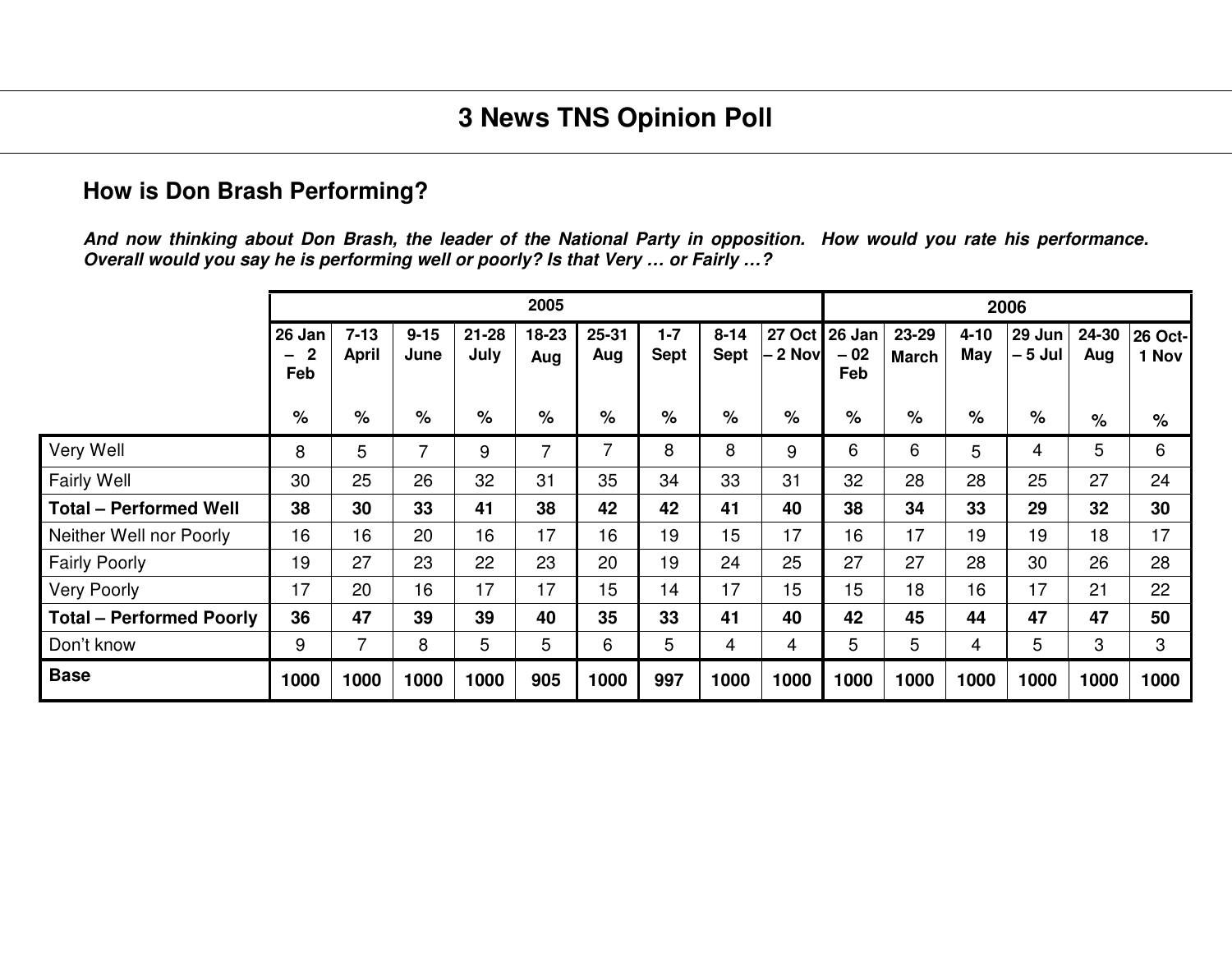#### **How is Don Brash Performing?**

And now thinking about Don Brash, the leader of the National Party in opposition. How would you rate his performance. *Overall would you say he is performing well or poorly? Is that Very … or Fairly …?*

|                                 |                                                          |                   |                  |                   |              |                |                        |                         | <b>Don Brash - National Voters</b> |                        |                       |                        |                   |                          |                  |
|---------------------------------|----------------------------------------------------------|-------------------|------------------|-------------------|--------------|----------------|------------------------|-------------------------|------------------------------------|------------------------|-----------------------|------------------------|-------------------|--------------------------|------------------|
|                                 |                                                          |                   |                  |                   | 2005         |                |                        |                         |                                    |                        |                       |                        | 2006              |                          |                  |
|                                 | 26 Jan<br>$\mathbf 2$<br>$\overline{\phantom{0}}$<br>Feb | $7 - 13$<br>April | $9 - 15$<br>June | $21 - 28$<br>July | 18-23<br>Aug | 25-31<br>Aug   | $1 - 7$<br><b>Sept</b> | $8 - 14$<br><b>Sept</b> | <b>27 Oct</b><br>- 2 Nov           | 26 Jan<br>$-02$<br>Feb | 23-29<br><b>March</b> | $4 - 10$<br><b>May</b> | 29 Jun<br>– 5 Jul | 24-30<br>Aug             | 26 Oct-<br>1 Nov |
|                                 | $\frac{9}{6}$                                            | $\%$              | $\%$             | $\frac{1}{2}$     | $\%$         | $\%$           | $\%$                   | $\%$                    | $\%$                               | $\%$                   | $\frac{1}{2}$         | $\%$                   | $\%$              | $\%$                     | $\%$             |
| Very Well                       | 17                                                       | 11                | 13               | 17                | 15           | 13             | 18                     | 17                      | 16                                 | 11                     | 9                     | 8                      | 8                 | 9                        | 12               |
| <b>Fairly Well</b>              | 47                                                       | 45                | 43               | 52                | 53           | 61             | 51                     | 55                      | 51                                 | 45                     | 46                    | 43                     | 39                | 38                       | 38               |
| <b>Total - Performed Well</b>   | 64                                                       | 56                | 56               | 69                | 68           | 74             | 69                     | 72                      | 67                                 | 56                     | 55                    | 51                     | 47                | 47                       | 50               |
| Neither Well nor Poorly         | 20                                                       | 16                | 24               | 18                | 15           | 15             | 19                     | 15                      | 17                                 | 21                     | 20                    | 22                     | 23                | 23                       | 24               |
| <b>Fairly Poorly</b>            | 7                                                        | 20                | 14               | 9                 | 10           | 6              | 9                      | 10                      | 12                                 | 18                     | 18                    | 21                     | 25                | 23                       | 19               |
| Very Poorly                     | 3                                                        | 4                 | 3                | $\overline{2}$    | 3            | $\overline{c}$ | $\overline{c}$         | $\overline{c}$          | $\overline{c}$                     | $\overline{2}$         | $\overline{4}$        | $\overline{4}$         | 5                 | 6                        | 6                |
| <b>Total - Performed Poorly</b> | 10                                                       | 24                | 16               | 11                | 13           | 8              | 11                     | 12                      | 14                                 | 20                     | 22                    | 25                     | 30                | 29                       | 25               |
| Don't know                      | 5                                                        | 4                 | 3                |                   | 4            | 3              |                        |                         | 3                                  | 3                      | 3                     | $\overline{c}$         |                   | $\overline{\phantom{a}}$ |                  |
| <b>Base</b>                     | 328                                                      | 279               | 302              | 329               | 294          | 357            | 313                    | 349                     | 354                                | 351                    | 353                   | 373                    | 345               | 354                      | 354              |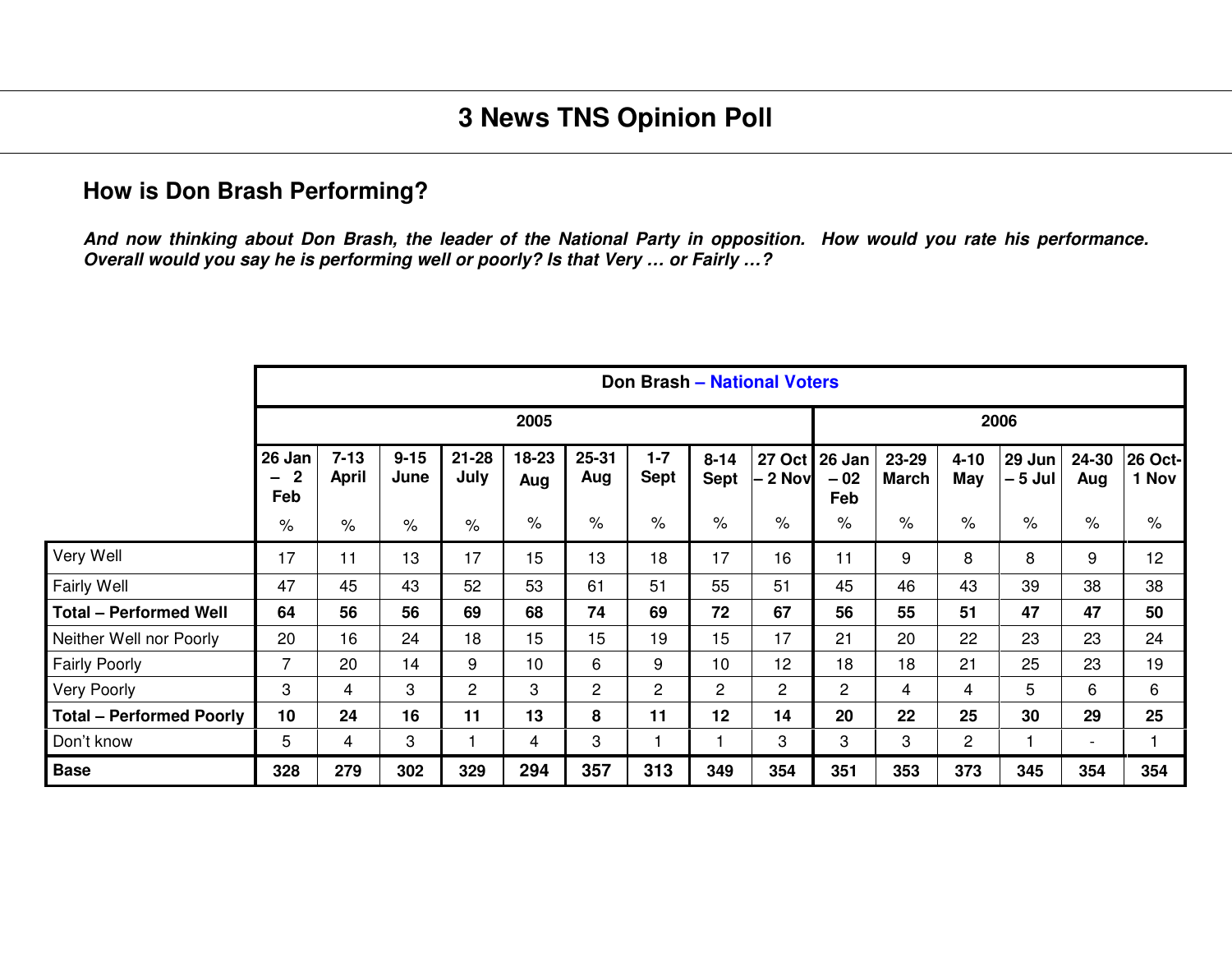I am going to read out some things, both favourable and unfavourable that have been said about various politicians.

**Helen Clark Agreeing 2005 2006 26Jan – 2 Feb7-13April 9-15June21-28July 18-23Aug 25-31Aug 1-7Sept 8-14Sept 27Oct –2 Nov 02Feb26Jan – 23-29March4-10May 29Jun – 5 Jul 24-30Aug 26Oct-1Nov% % % % % % % % % % % % % % %** Is aa capable leader 82 | 80 | 80 | 81 | 84 | 82 | 85 | 88 | 85 | 83 | 82 | 82 | 82 | 79 Has more style than substance 25 24 25 26 30 26 28 25 27 25 27 29 26 Would be good in a crisis 70 68 171 73 75 174 75 174 77 176 176 174 174 177 1 Tends to talk down to people 46 48 50 47 47 53 52 55 51 49 50 48 47 49 54 Is rather narroww minded 35 37 38 35 37 34 40 33 32 36 32 36 36 Is tooo inflexible | 42 | 44 | 47 | 47 | 43 | 45 | 43 | 46 | 41 | 42 | 44 | 40 | 41 | 46 | 46 Has soundd judgement 67 65 64 68 66 68 68 69 69 66 68 67 64 62 Is more honest than most politicians 53 53 53 50 50 46 43 47 45 51 51 52 46 50 47 42<br>Politicians Is downn to earth 69 68 69 72 69 68 71 67 70 73 70 67 70 70 66 Understands the economic problems facing New Zealand <sup>67</sup> <sup>65</sup> <sup>63</sup> <sup>66</sup> <sup>67</sup> <sup>66</sup> <sup>68</sup> <sup>69</sup> <sup>69</sup> <sup>65</sup> <sup>65</sup> <sup>63</sup> <sup>63</sup> <sup>65</sup> <sup>65</sup> Has a lot of personality <sup>35</sup> <sup>37</sup> <sup>38</sup> <sup>42</sup> <sup>40</sup> <sup>44</sup> <sup>46</sup> <sup>43</sup> <sup>44</sup> <sup>44</sup> <sup>38</sup> <sup>39</sup> <sup>39</sup> <sup>39</sup> <sup>40</sup> Is rather inexperienced 14 15 15 13 13 12 9 9 11 10 12 11 13 12 13 14 Is out of touch with ordinary people | 41 | 43 | 47 | 43 | 44 | 41 | 38 | 44 | 40 | 40 | 42 | 44 | 42 | 43 | 46 In touch with the needs of Maori 】 57 | 56 | 57 | 58 | 58 | 59 | 57 | 50 | 50 | 59 | 53 | 57 | 65 | 60 **Base: 10001000 1000 1000 905 1000 997 1000 1000 1000 1000 1000 1000 1000 1000**

I would like you to pick out all those statements that you feel fit Helen Clark. Would you say she...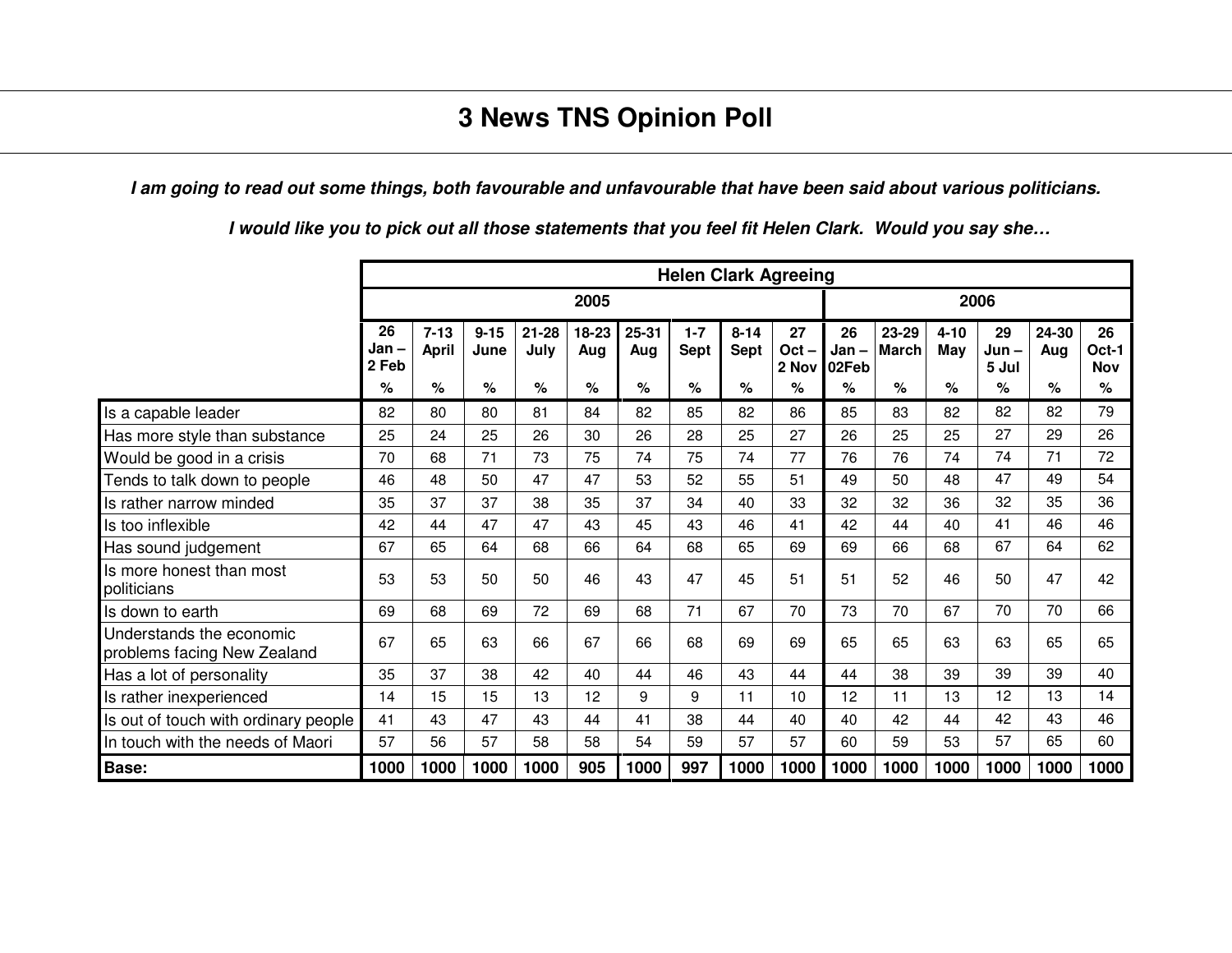#### I would now like you to tell me which of these statements you feel fit Don Brash. Would you say he…

|                                                         |                              |                 |                  |                   |              |              |                        |                         | Dan Brash Agreeing |                        |                       |                        |                    |              |                           |
|---------------------------------------------------------|------------------------------|-----------------|------------------|-------------------|--------------|--------------|------------------------|-------------------------|--------------------|------------------------|-----------------------|------------------------|--------------------|--------------|---------------------------|
|                                                         |                              |                 |                  |                   | 2005         |              |                        |                         |                    |                        |                       |                        | 2006               |              |                           |
|                                                         | 26 Jan<br>$\mathbf 2$<br>Feb | $7 - 13$<br>Apr | $9 - 15$<br>June | $21 - 28$<br>July | 18-23<br>Aug | 25-31<br>Aug | $1 - 7$<br><b>Sept</b> | $8 - 14$<br><b>Sept</b> | $-2$<br><b>Nov</b> | 27 Oct 26 Jan<br>02Feb | 23-29<br><b>March</b> | $4 - 10$<br><b>May</b> | 29 Jun<br>$-5$ Jul | 24-30<br>Aug | 26<br>Oct-1<br><b>Nov</b> |
|                                                         | %                            | %               | %                | %                 | %            | $\%$         | $\%$                   | %                       | %                  | %                      | %                     | %                      | $\%$               | %            | %                         |
| Is a capable leader                                     | 51                           | 47              | 48               | 51                | 49           | 51           | 49                     | 51                      | 51                 | 50                     | 49                    | 48                     | 44                 | 45           | 43                        |
| Has more style than substance                           | 27                           | 27              | 27               | 29                | 24           | 25           | 29                     | 27                      | 30                 | 29                     | 26                    | 27                     | 26                 | 26           | 28                        |
| Would be good in a crisis                               | 46                           | 46              | 48               | 45                | 48           | 48           | 47                     | 44                      | 43                 | 43                     | 43                    | 45                     | 40                 | 43           | 40                        |
| Tends to talk down to people                            | 54                           | 56              | 55               | 50                | 47           | 39           | 44                     | 43                      | 52                 | 54                     | 50                    | 51                     | 49                 | 49           | 49                        |
| Is rather narrow minded                                 | 47                           | 52              | 48               | 48                | 45           | 41           | 46                     | 45                      | 52                 | 50                     | 48                    | 49                     | 50                 | 47           | 50                        |
| Is too inflexible                                       | 43                           | 43              | 43               | 42                | 39           | 34           | 41                     | 36                      | 44                 | 44                     | 41                    | 40                     | 43                 | 41           | 43                        |
| Has sound judgement                                     | 52                           | 49              | 55               | 55                | 56           | 58           | 55                     | 56                      | 53                 | 53                     | 53                    | 56                     | 50                 | 54           | 45                        |
| Is more honest than most<br>politicians                 | 43                           | 41              | 43               | 39                | 40           | 47           | 45                     | 41                      | 41                 | 43                     | 45                    | 45                     | 40                 | 46           | 40                        |
| Is down to earth                                        | 41                           | 42              | 43               | 40                | 45           | 50           | 48                     | 50                      | 47                 | 44                     | 45                    | 47                     | 43                 | 45           | 43                        |
| Understands the economic<br>problems facing New Zealand | 74                           | 74              | 77               | 74                | 77           | 76           | 76                     | 75                      | 78                 | 79                     | 79                    | 80                     | 75                 | 77           | 76                        |
| Has a lot of personality                                | 23                           | 22              | 23               | 22                | 23           | 24           | 24                     | 27                      | 27                 | 25                     | 24                    | 25                     | 21                 | 24           | 22                        |
| Is rather inexperienced                                 | 57                           | 59              | 57               | 66                | 63           | 63           | 69                     | 70                      | 71                 | 68                     | 61                    | 62                     | 60                 | 57           | 61                        |
| Is out of touch with ordinary people                    | 52                           | 54              | 53               | 50                | 49           | 46           | 50                     | 47                      | 55                 | 54                     | 55                    | 51                     | 53                 | 52           | 57                        |
| In touch with the needs of Maori                        | 22                           | 22              | 23               | 23                | 22           | 22           | 23                     | 23                      | 24                 | 23                     | 25                    | 24                     | 23                 | 25           | 22                        |
| Base:                                                   | 1000                         | 1000            | 1000             | 1000              | 905          | 1000         | 997                    | 1000                    | 1000               | 1000                   | 1000                  | 1000                   | 1000               | 1000         | 1000                      |